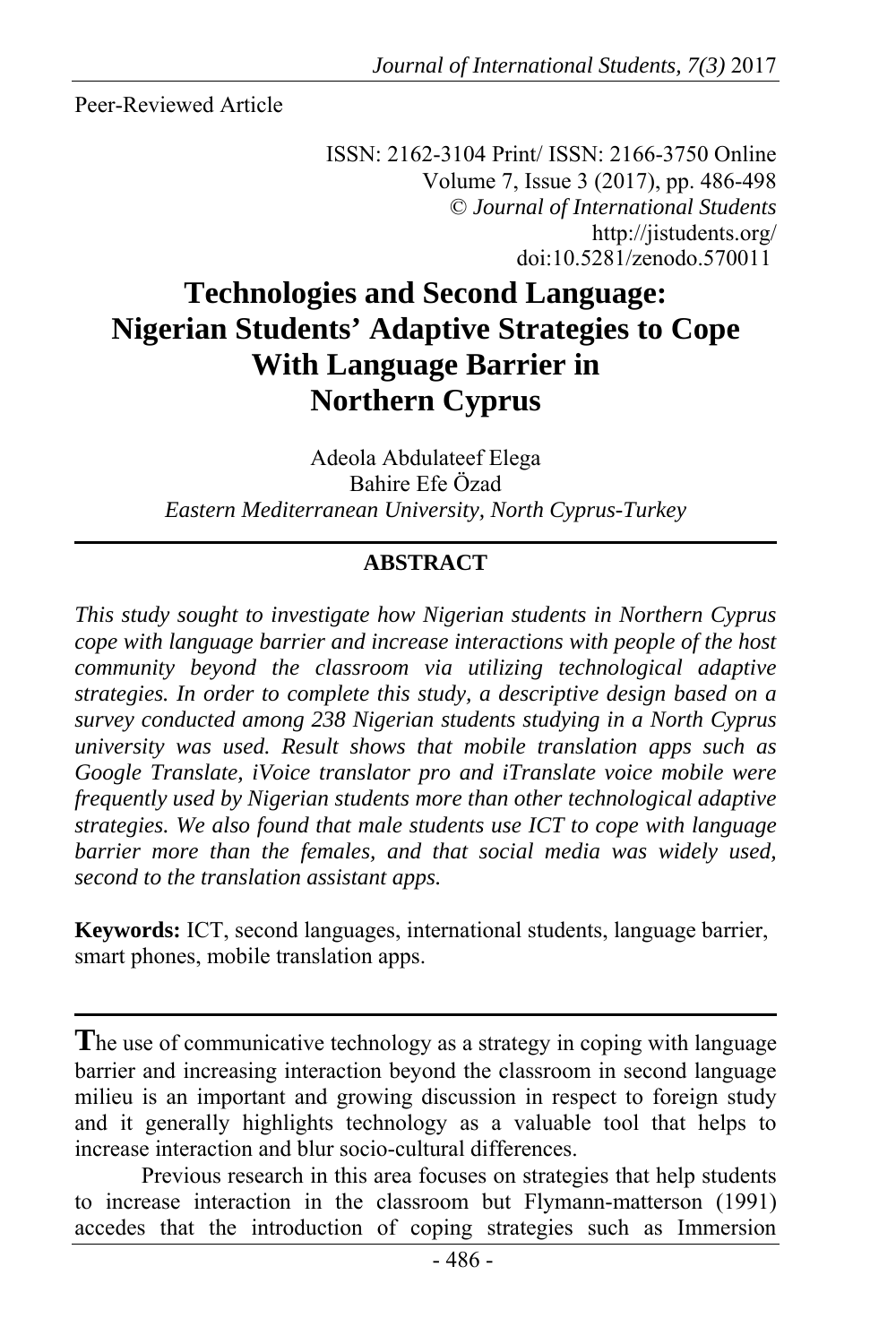Classroom, has been quite helpful for second language learners because communicative skills were seen to have developed to great extent overtime. However, these traditional methods may have catered for communication within the classroom but it hasn't provided students with communicative skills that are necessary to cope with language barrier and increase interactivity outside the classroom.

By taking into account the afore-discussed, it is important to state that international students spend more time outside the classroom more than they do inside. Tanaka (2007) claim that, "One of the most popular beliefs among language learners (and even language teachers) is that living in a country where the target language (L2) is used in daily life brings about a greater number of hours in which learners are exposed to the L2 outside the classroom" (p.36). This, therefore, suggests that interaction with shop attendants, taxi drivers, custom officers, receptionists, security guards and regular people, is more dominant in the everyday lives of international students. The purpose of this study, therefore, is to investigate the technological adaptive strategies used by Nigerian students to cope with language challenges that they encounter on a daily basis.

### **THEORETICAL FRAMEWORK**

Uses and gratification theory explains how individual media users' needs are gratified through specific communication technologies. The theory which originated in the 1970s as a reaction to traditional mass communication research stressing that audience members actively make choices, have been widely applied to newer technologies to explain the uses and functions of new media users. Ruggiero (2000) hints that, as new media continue to present media users with variety of media choices, gratification become even more important elements of audience analysis. He also adds that unlike traditional mass media, new media such as the Internet allow users to choose and direct their choices to their needs.

Application of Uses and Gratifications theory to Information Communication Technologies have enjoyed considerable scholarly attention in respect to mobile phone apps (Lin, Fang, & Hsu, 2014), mobile Internet (Chigona, Kamkwenda, & Saffia, 2008; Humphreys, Pape, & Karnowski, 2013), Social networking sites (Ezumah, 2013), Facebook usage (Spiliotopoulos & Oakley, 2013) and cellular phones (Leung & Wei, 2000). The relevance of the application of Uses and Gratifications Theory to ICT is its possession of at least three dimensions of data not commonly affiliated with traditional media: interactivity, demassification, and asynchroneity (Ruggiero, 2000).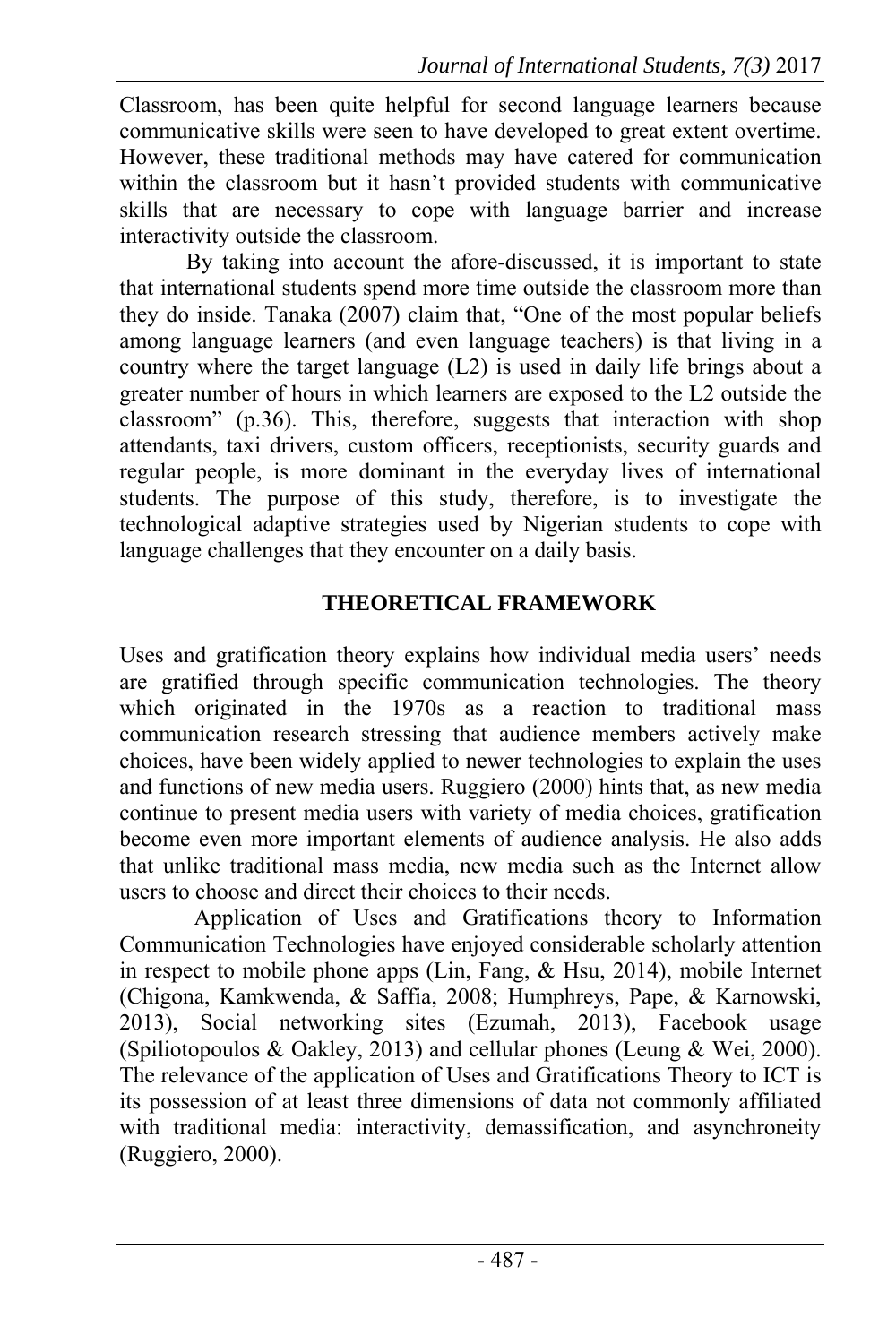### **LITERATURE REVIEW**

In 2009, UNESCO reported that there are over 2.5 million students pursuing an academic career outside of their home countries. By calculation, the number of international students will triple the number to around 7 million by 2020 (Altbach, Reisberg, & Rumbley, 2009). A similar round up reveals that, "The global population of students who move to another country to study continues to rise, reaching almost 5 million in 2014 – more than double the 2.1 million internationally mobile students in 2000 – with an annual increase of 10%. The OECD has projected that, with demographic changes, international student mobility is likely to reach 8 million students per year by 2025" (International Trends in Higher Education, 2015, p. 5).

Despite this massive influx of international students, many of them encounter numerous difficulties in the process of acquiring a degree in a foreign country (Banjong & Olson, 2016; Yeoh & Terry, 2013; Sherry, Thomas, & Chui, 2010; Russell, Doreen & Thomson, 2010). Amidst all problems faced, language difficulty happens to be one of the greatest academic challenges hindering easy study for international students (Yeoh & Terry 2013; Galloway & Jenkins 2005; Ţirban et al., 2012; Sawir, 2005). With this in mind, the review of literature provides an examination of researches on adaptive strategies to cope with language barrier and increase interaction between students and people of the host community, and ICT tools available to international students.

#### **Types of Coping Strategies to Address Language Barrier**

Considering how significant communication between non-native speakers and people of the host community is, it is significant to mention different adaptive strategies that predate the use of technology. A few authors have highlighted some adaptive strategies used by international students and how effective they are in coping with language barrier (Teriu, 2012; Elega, 2015). Teriu (2012) studied the use of pretense to cope with language barrier. She clearly described pretense as a face to face transactional strategy that is employed in communication between people of different cultures mainly caused by language impediments that occurs during discussions. She claims that pretending is an integrating face work that international students apply as a strategy due to concern for self-face, other-face and mutual face that is used both inside and outside the classroom.

Nonverbal communication is another strategy used by foreign students to cope with language barrier and it is basically the sharing of information through non-spoken symbol or non-voiced communication. It ranges from eye contact, silence, hand gestures, personal space, clothing, physical appearance and paralanguage etc. To highlight the importance,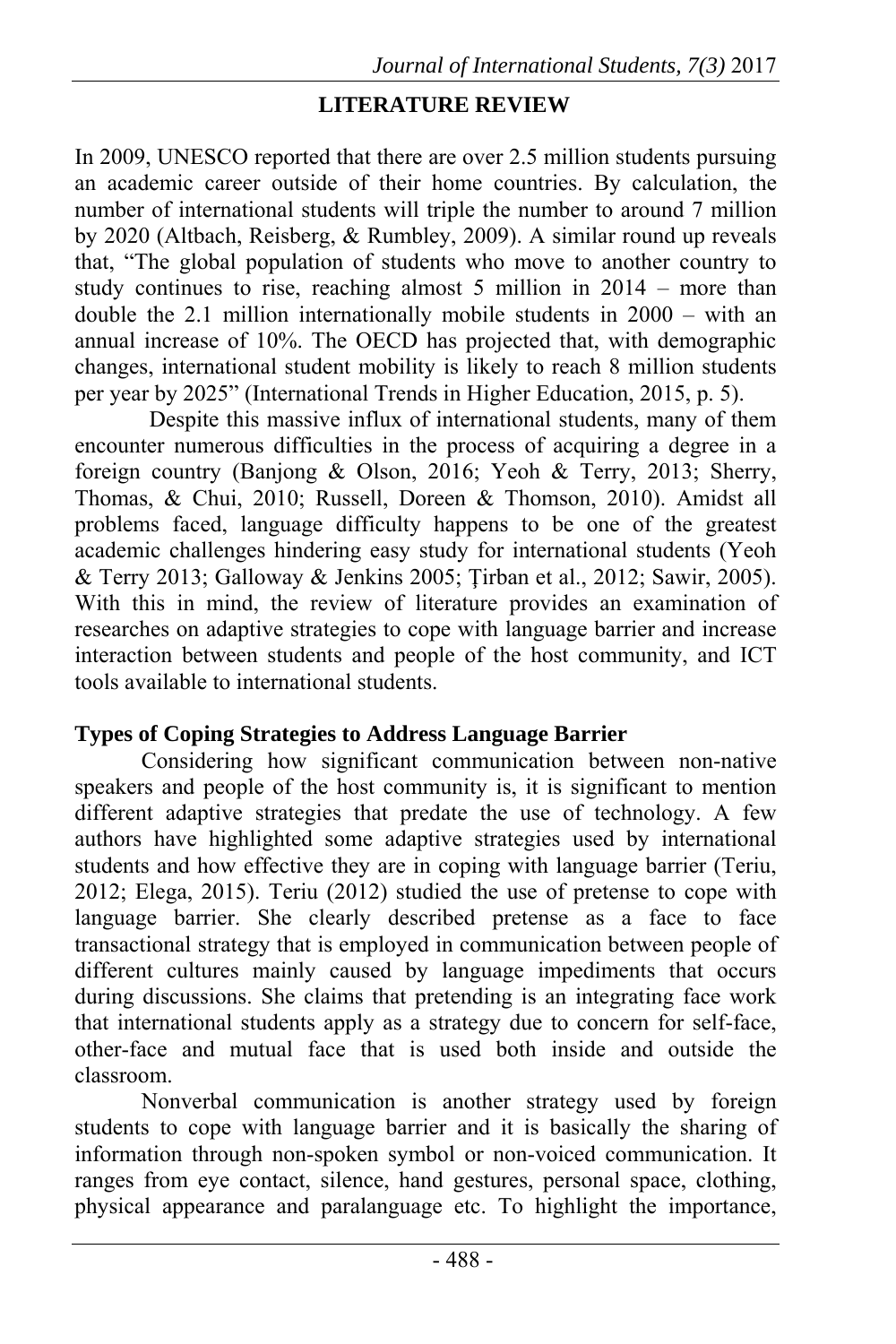Elega (2015) mentioned that international students adopt nonverbal cues to cope with language barrier and increase interaction between students and people of the host community. In his study, he found that the following cues were mostly used by students to cope with language barrier; eye contact, hand gestures, signs and symbols, touch, facial expressions and paralanguage.

These previous studies were helpful in providing insights into adaptive strategies that precedes the use of technology. However, no study has focused primarily on the use of ICT by international students to cope with language barrier and increase interaction in a second language milieu.

### **ICT Tools Available to Students**

In recent times, advancements in ICT have brought an innovative perspective to all areas of the society (Dovedan, Seljan, & Vučković, 2002; Mattos, 2003). Technology has helped ameliorate language difficulties and it is considered to be one of the most important drivers of social and linguistic change in this digital age (Shyamlee & Phil, 2012). A slew of authors have also highlighted the significance of technology in language learning (Hayta & Yaprak, 2013; Godwin-Jones, 2011; Bright, 2016; Chhabra, 2012, Kukulska-Hulme, 2009) and all contributors have made it known that it is a major facelift in language learning. Pim (2013) accedes that technology has the potentials to equip learners with the ability to interact with one another especially native language speakers and other learners. Technological resources and materials like laptops, cellphones, web-based resources and softwares such as Google Translate, have helped language learners to acquire the basic literacy skills of another language (Iacob, 2009).

Out of all technological materials and resources aforementioned, mobile phones have been highly noticeable among other wireless devices such as laptop, computers etc. They are cheap, portable and they are opening up new learning experiences because they allow learners to get through their day learning in the bus, outside or at work doing their part-time jobs. Many have said mobile phones are the most powerful communication tool of the 21st century (Rahimi & Mirib, 2014; Steel, 2012; Miangah & Nezarat, 2012).

The advanced smart phones such as iPhone, Android devices, and Windows Phones have proven to be very instrumental in respect to mobile assisted language learning. The mobile phone technology has been practically modified into a digital computer of medium size and they have been helpful in solving small screen size and low resolution problems that arose in the early attempts of mobile assisted language learning. The mobile phones now have large and clear screens with high resolution that allows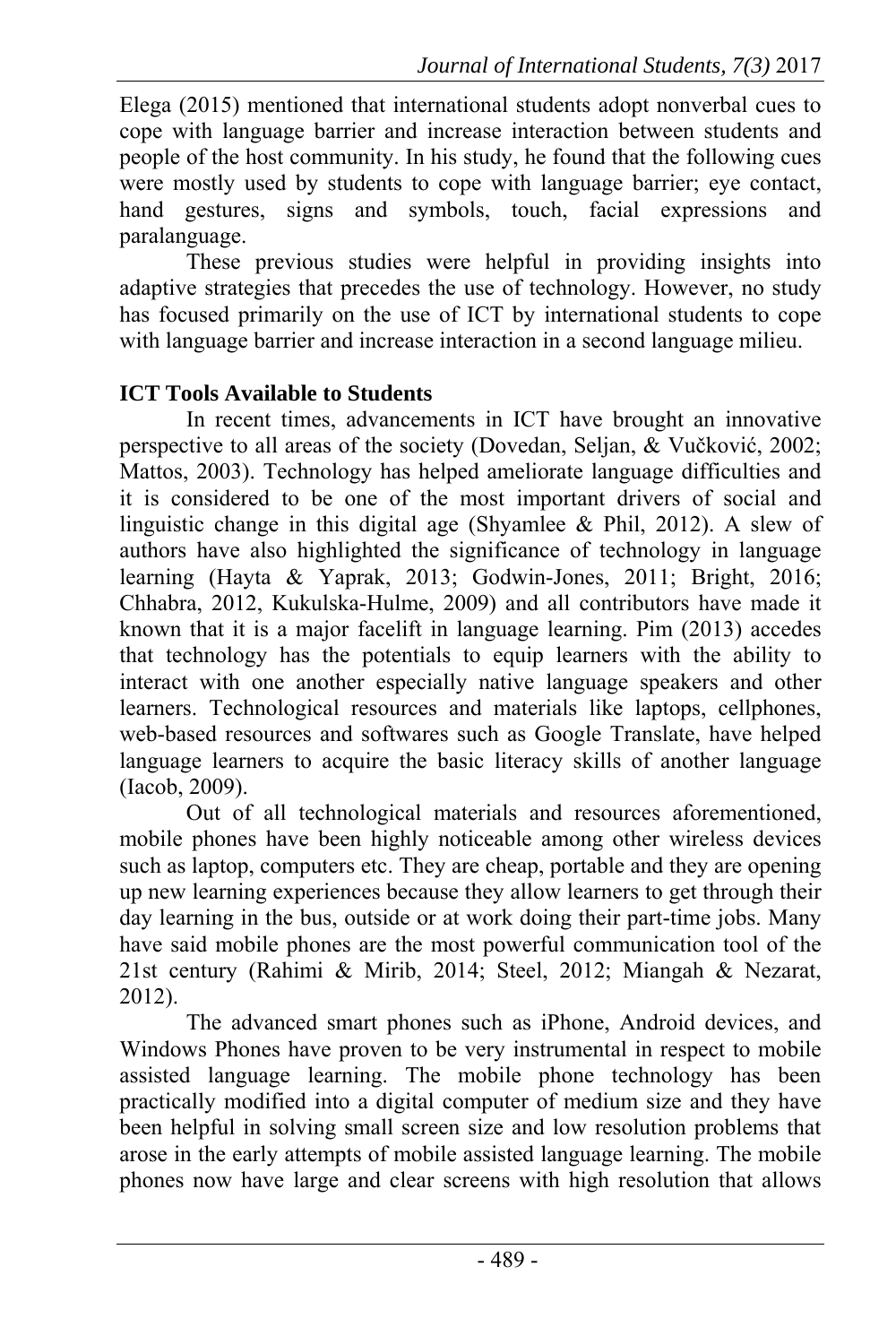browsing through the on-screen features of the phones much easier (Godwin-Jones, 2011).

Aamri and Suleiman (2011) summed that, mobile phones have done two major things in respect to learning. First, it helps language learners to understand and develop their innate learning abilities and it also enhances language learner's literacy and numeracy skills. Furthermore, it can be used to stimulate individual and group learning experiences and also, it helps language learners to recognize areas where they need to improve on.

#### **RESEARCH METHOD**

This study was conducted in Turkish Republic of North Cyprus; an island that houses internationally recognized universities with a large influx of Nigerian students annually. The first language of the part of Island studied is Turkish but in most of its universities, the language of instruction is English language. Therefore, interaction with people of the host community is a major problem for Nigerian students because of language differences.

In general, Nigerians are a major part of the global discussion on international student mobility. After Morocco, Nigeria is the second country in Africa with the most students studying outside their home country. Report shows that the total number of Nigerian students abroad in 2013 was 52,066, with Cyprus being the 18th country hosting Nigerian students on the list of over 110 countries (UNESCO, 2014). As the number of Nigerian students pursuing studies abroad continues to rise, fairly new studies have highlighted language barrier as a major challenge faced by Nigerian students studying in different parts of the world (Umar, Noon, & Abduallahi, 2013; Akedeiwei, et al., 2015; Banjong, 2015). It is important to say that these studies were helpful in reaffirming the fact that language barrier is a major albatross faced by Nigerian students abroad.

This research sought to empirically answer the following research questions: How do Nigerian students in Northern Cyprus cope with the language barrier and increase interactions with people of the host community beyond the classroom via utilizing technological adaptive strategies? Do male and female Nigerian students significantly differ on their level of utilizing technological adaptive strategies to cope with the language barrier and increase interactions with people of the host community in North Cyprus?

## **Participants**

The research was carried out between October 2014 and January 2015. The study was conducted through a survey among Nigerian students in Eastern Mediterranean University and as at the time this study was carried out, the university had a total Nigerian students' population of 2327. An approximated 10% percent of the population was sampled (n=240).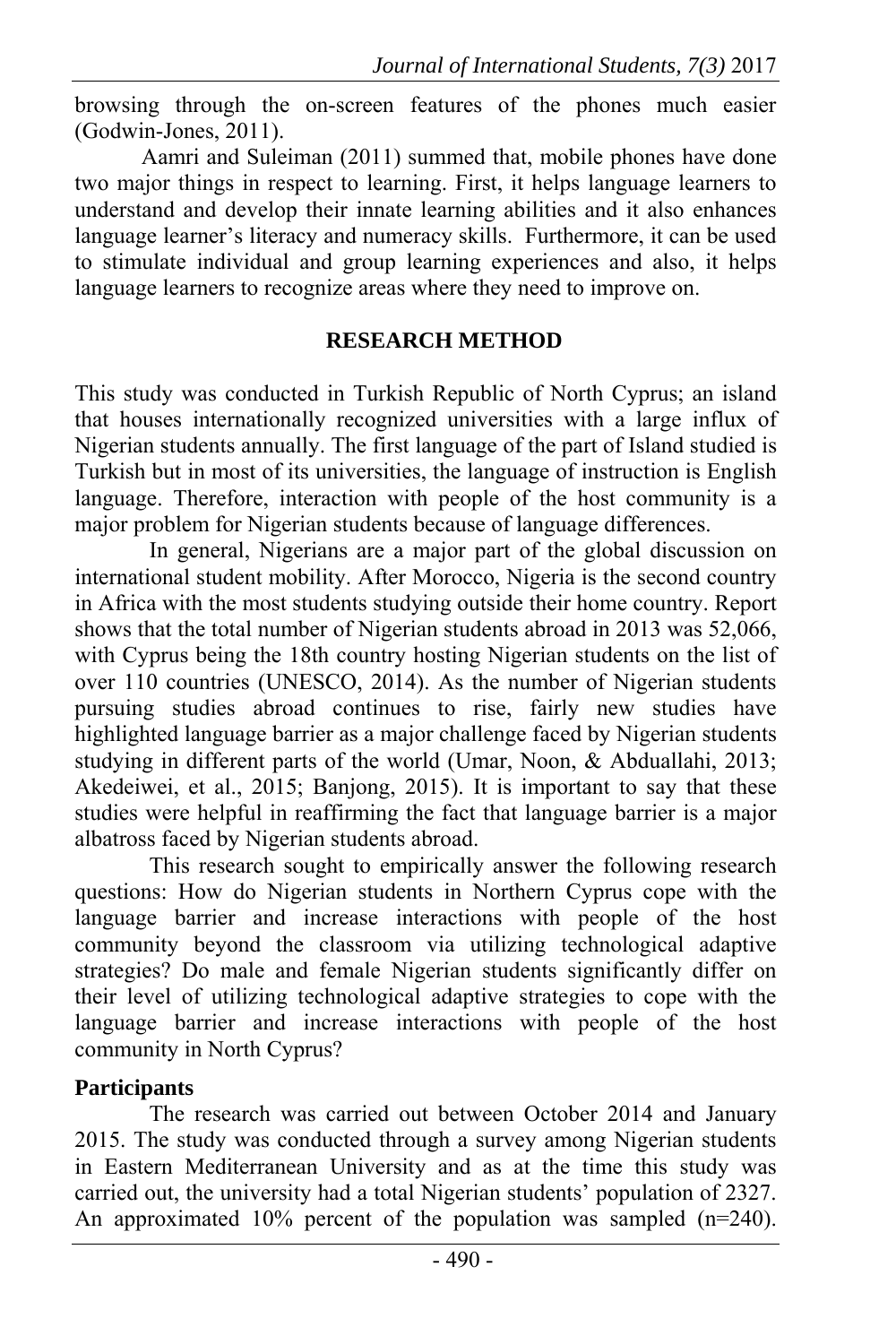Participants were contacted through self-administered questionnaires which were handed out to respondents to complete and return.

Male participants are 68.9% (164 students) and female 31.1% (74 students). For age groups, 60.1% are in 20-24 age bracket, 23.9% are in 15- 19 age bracket, 13,9% are in 25-29 age bracket, 4% are 34 and above. 1.7% are in 30-34 age bracket. As for faculty, Nigerian students were densely populated in three faculties (Business and Economics=80, Communication and Media studies, Engineering=78). As for level of education, 89.1% (212 students) are undergraduate students, 9.7% (23) are masters' students and 1.3% (3 students) are doctoral students.

### **Data collection procedure**

Data collection instrument for the study was a 60 item in-house questionnaire designed by the researcher to measure respondents' attitudes on the use of verbal communication, nonverbal communication and use of technological adaptive strategies to cope with language barrier in North Cyprus. Following the approval of an expert working in the field of communication studies, a pilot test was conducted with ten Turkish students in the faculty of Architecture at Eastern Mediterranean University. The final version of the survey was ready to be administered as an instrument of data gathering. The questionnaire was organized into 8 groups with series of statements about the aforesaid topics. For the fulfillment of the present study, only the group that contained items on the use of communicative technologies was considered. Items in this category are five and they sought to measure respondents' use of technological adaptive strategies to cope in North Cyprus. All items are presented on a five-point Likert scale  $(1 =$ strongly disagree, 5= strongly agree). As earlier stated, 240 questionnaires were administered and two out of the returned questionnaires contained so many missing responses which makes them invalid. Survey response rate was 99.17%, which is relatively high.

### **Data analysis**

Quantitative data analysis is an approach of investigation that involves the conversion of numeric data forms into statistical analysis (Bhattacherjee, 2012). Descriptive statistics (Frequency and percentage statistics) were used to examine how Nigerian students in Northern Cyprus cope with the language barrier and increase interactions with people of the host community beyond the classroom via utilizing technological adaptive strategies. A cross-tabulation examination was done to examine how use of Google Translate differed by categorical background variables (e.g., gender, age and level of education). T test was conducted to understand if there is statistical significant difference between the Nigerian male and female students in respect to the use of Information Communication Technologies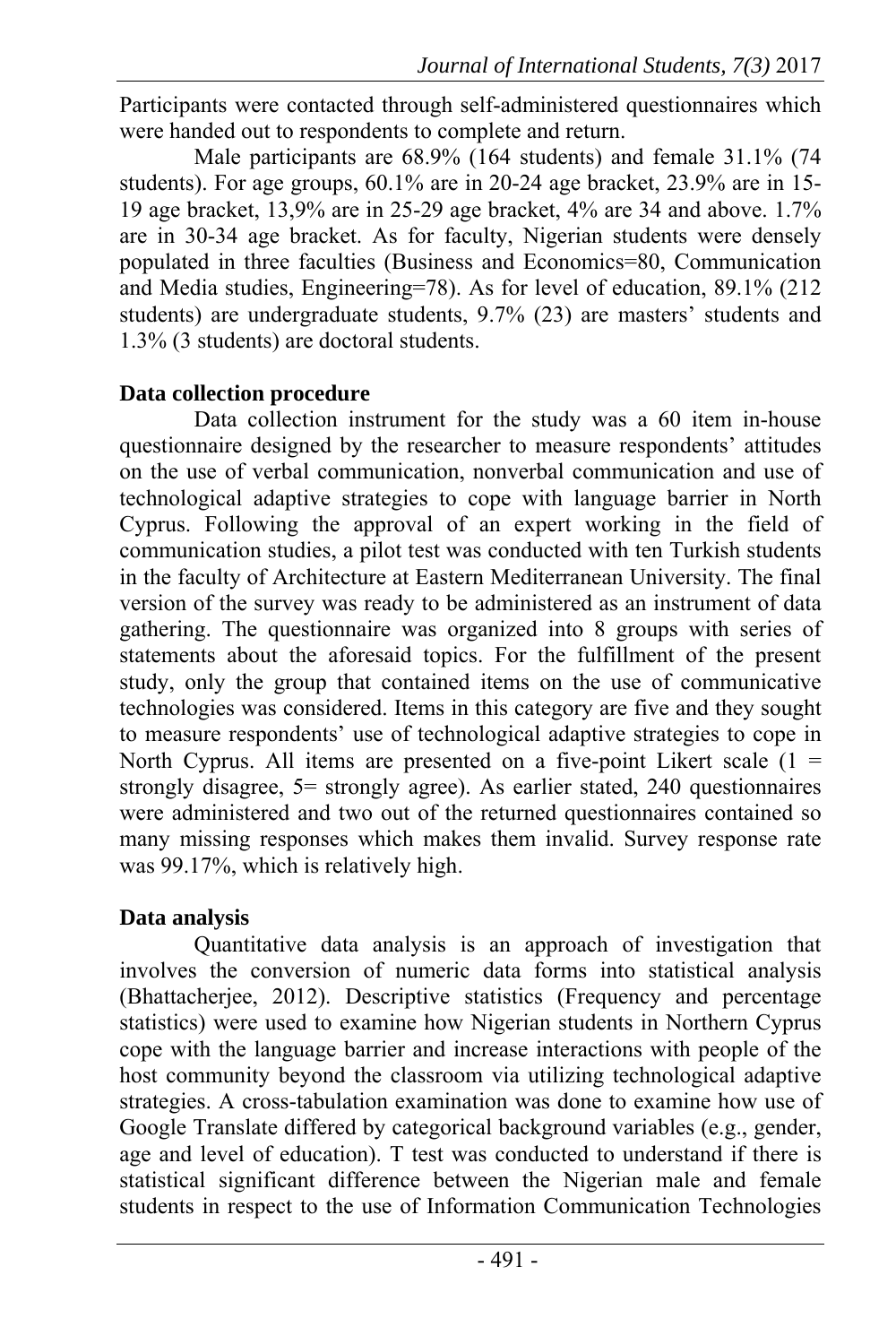as a strategy to cope with language barrier and increase interaction in North Cyprus.

### **RESULTS**

A total of 238 questionnaires were achieved after the effort of data collection. Demographically, male respondents' outnumbered females, age group 20-24 numbered higher than other age groups. All faculties were evenly distributed except Engineering with 2 invalid questionnaires and Undergraduate students outnumbered students of other programs. Most students reported that they strongly agreed that they checked Google Translate to get the meaning of Turkish words inorder to cope with language barrier and increase interactions with people of the host community (51.7%; N=123). 26.1% (N=62) of the participants agreed to the same statement. 10.1% (N=24) of Nigerian students strongly disagreed with the use of Google Translate as an adaptive strategy,  $8.0\%$  (N=19) disagreed and 4.2% (N=10) are undecided.

In the analysis of respondents who use iVoice translator pro mobile application when language becomes an impediment, majority of the partcipants strongly agreed that they use iVoice translator pro mobile application to translate utterances to Turkish language when language becomes and impediment (27.7%; N=66).  $24.4\%$  (N=58) agreed. Participants who disagreed are  $21.0\%$  (N=50). 13.4% (N=32) strongly disagreed and also 13.4% (N=32) are undecided.

Foremost among participant's response to checking iTranslate voice mobile application to get the meaning of some Turkish utterances when language becomes a barrier in their day to day activity, are those who accedes that they agree to the use of the mobile translator  $(25.6\%; N=61)$ , those who strongly agreed followed next with (24.4%; N=58). Respondents who disagreed are 21.8% (N=52); (16.4%; N=39) strongly disagreed and 11.8% (N=28) are undecided if they use iTranslate voice mobile application to get the meaning of some Turkish words when language becomes a barrier.

Respondents that chat with friends who understands Turkish language through social media when language becomes an impediment are  $25.2\%$  (N=60) of them agreed that they chat with friends through social media to cope with laguage barrier, those who agreed are  $23.5\%$  (N=56). 22.3% ( $N=53$ ) of the respondents disagreed; 15.1% ( $N=36$ ) strongly disagreed and finally 13.9% (N=33) are undecided.

Making Telephone calls to friends to help when language becomes a diffculty in Nigerian students everyday life in Turkish Republic of North Cyprus was tested and most of the participants indicated that they strongly agree to that  $(23.5\%; N=56)$ .  $50\%$   $(N=21.0)$  of the participants agreed.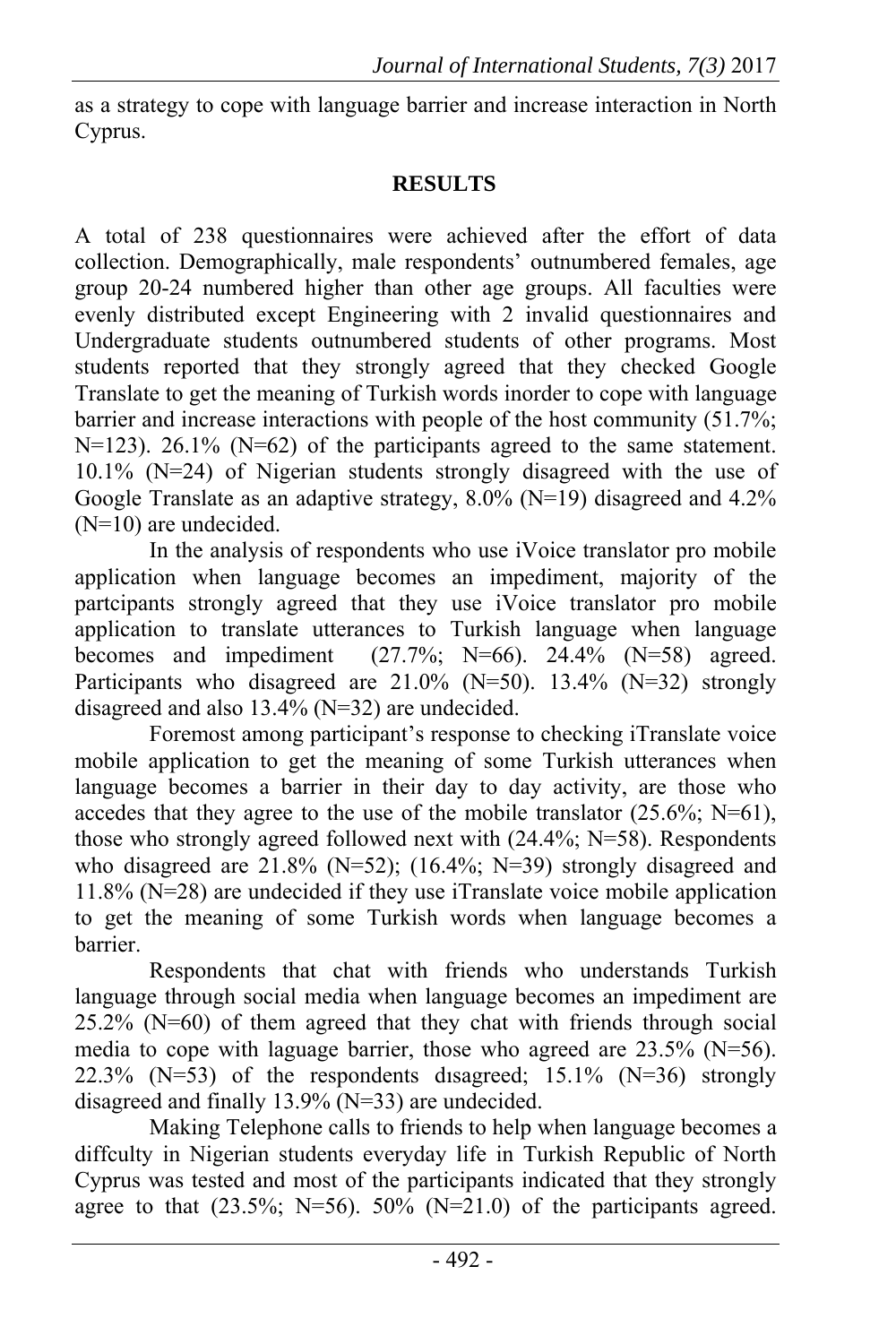Respondents who disagreed are  $20.6\%$  (N=49), 18.5% (N=44) strongly disagreed and 16.4% (N=39) are undecided.

Result shows that the sum of respondents who agreed that they check Google Translate to get the meaning of some Turkish utterances when language becomes an impediment to their everyday communication are  $(77.8\%; N=185)$ . The sum of those who agreed that they that they use iVoice translator pro mobile application to get the meaning of some Turkish words when faced with language impediments are (52.1%; N=124). The sum of those who agreed that they check iTranslate voice mobile application are 50% (N=119). (48.7%; N=116) and 44.5% (N=106) are the sum of those that chat and make telephone calls respectively. Results however indicate that most Nigerian students use mobile translation apps (Google Translate iVoice translator pro mobile application and iTranslate voice mobile) as an adaptive strategy to increase interaction and cope with language barrier. We also found that social media was widely used, second only to the translation assistant apps.

|        | df                                     | sig. |
|--------|----------------------------------------|------|
| $-425$ | 236                                    | .672 |
| $-431$ | 145.815                                |      |
| .062   | 236                                    | .950 |
| .060   | 129.195                                |      |
| .157   | 236                                    | .876 |
| .156   | 140.509                                |      |
| 2.469  | 236                                    | .014 |
| 2.395  | 131.114                                |      |
| 1.335  | 236                                    | .183 |
| 1.250  | 121.279                                |      |
|        | .037<br>2.297<br>,538<br>.649<br>9.036 |      |

**Independent Samples Ttest Measuring Differentiations of Nigerian Students Use of ICT as a Coping Strategy**

 $p < 0.05$ ;  $p < 0.01$ 

Out of all the total participants (n= 238), 51.7% of students strongly agreed that they check Google Translate to get the meaning of some Turkish utterances when language becomes an impediment to their everyday communication. Cross-tabulation reveals that 54.1% of female students responded that they check Google Translate to get the meaning of some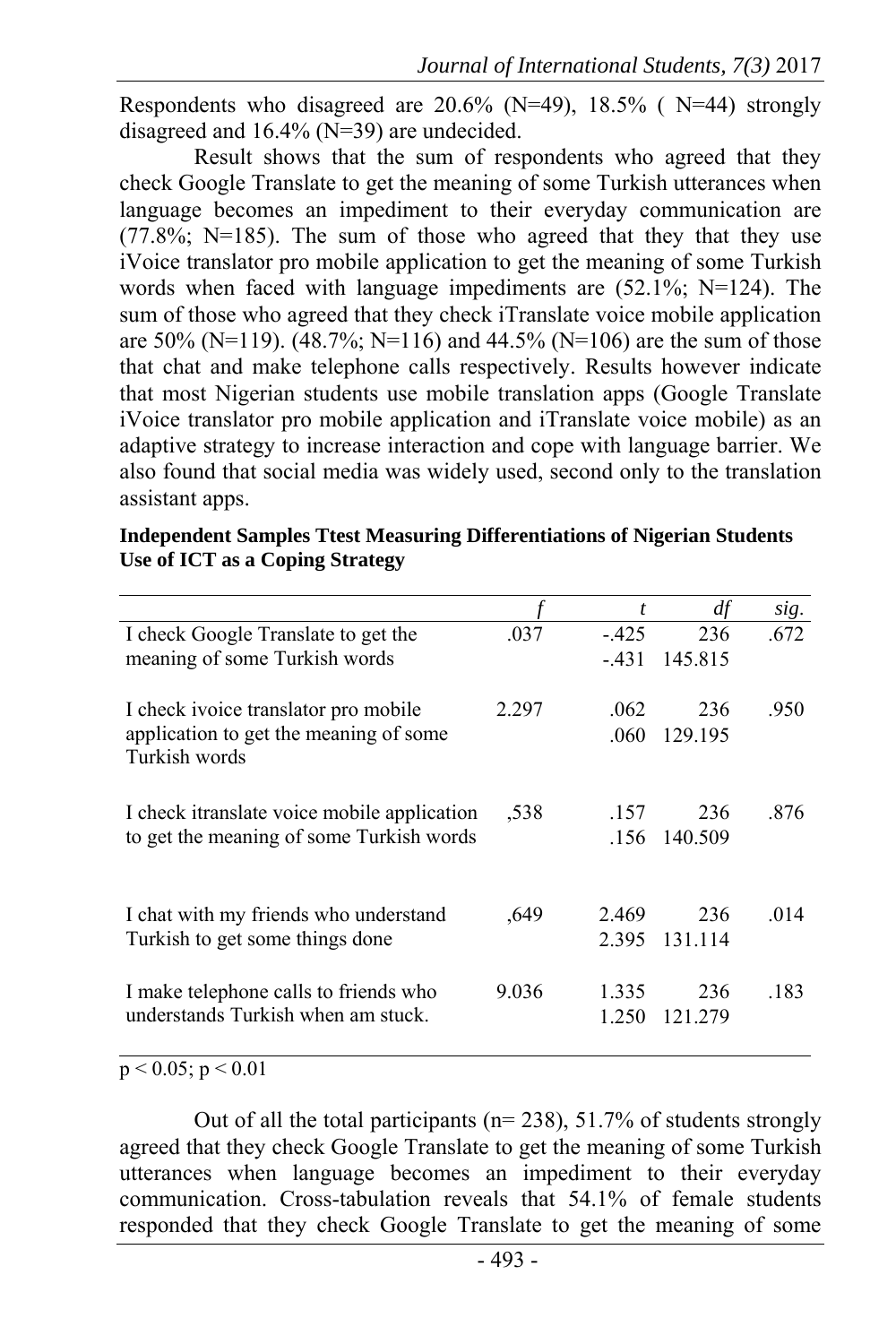Turkish words, compared with 50.6% of male students. Many more students between the age group of 20-24 strongly agreed that they check Google Translate to get the meaning of Turkish words, compared with 25% of students between the ages of 30-34. Far more master's students (60.9 %) strongly agreed that they check Google Translate to get the meanings of words, compared to 33.3% of PhD students. Independent sample T test was conducted to assess statistical significant difference between the mean scores of Nigerian male and female students.

Results shows that there was a significant difference in the scores for male students who chat with friends who understands Turkish to get some things done (M=3.35, SD=1.36) and female students who chat with friends who understands Turkish to get some things done (M=2.86, SD=1.47); t  $(236)$  =2.47, p = 014. Furthermore, group statistics box revealed that male students' mean values were assessed higher than those of female students so we can conclude that male participants use ICT to cope with language barrier and increase interaction more than the female students.

### **DISCUSSION AND CONCLUSIONS**

The results of the present study allow us to draw an inference that technological adaptive strategies are the new ways of coping with language barrier and increasing interaction between native and non-native speakers. Technological resources such as mobile translation apps and social media are found to be mostly used in this study because following the core statement of Uses and Gratification Theory, "A medium will be used more when the existing motives to use the medium leads to more satisfaction" (Theory Clusters, 2010., para. 4). The findings of this study corroborate with previous research findings. Lin and Deifell's (2013) study focused on the use and perception of online dictionaries by language learners learning Chinese, Arabic, Italian, French, Japanese, Russian, Italian, and Spanish in the United States. Result shows that Google Translate and Google search engine are the two mostly mentioned online assistant tools used across all languages.

The current study confirms that Google Translate is an important communication tool in second language milieus because result shows that majority of the students use it to cope with language barrier and increase interaction in Turkish Republic of North Cyprus. Godwin-Jones (2011) argues that in addition to the regular text translation function, the language translation service also offers an interesting experimental feature that allows immediate conversation. Users translate a statement into the target language, and then it is said aloud. One's conversation partner can then speak in the target language and one after the other it continues as utterances are translated and read aloud.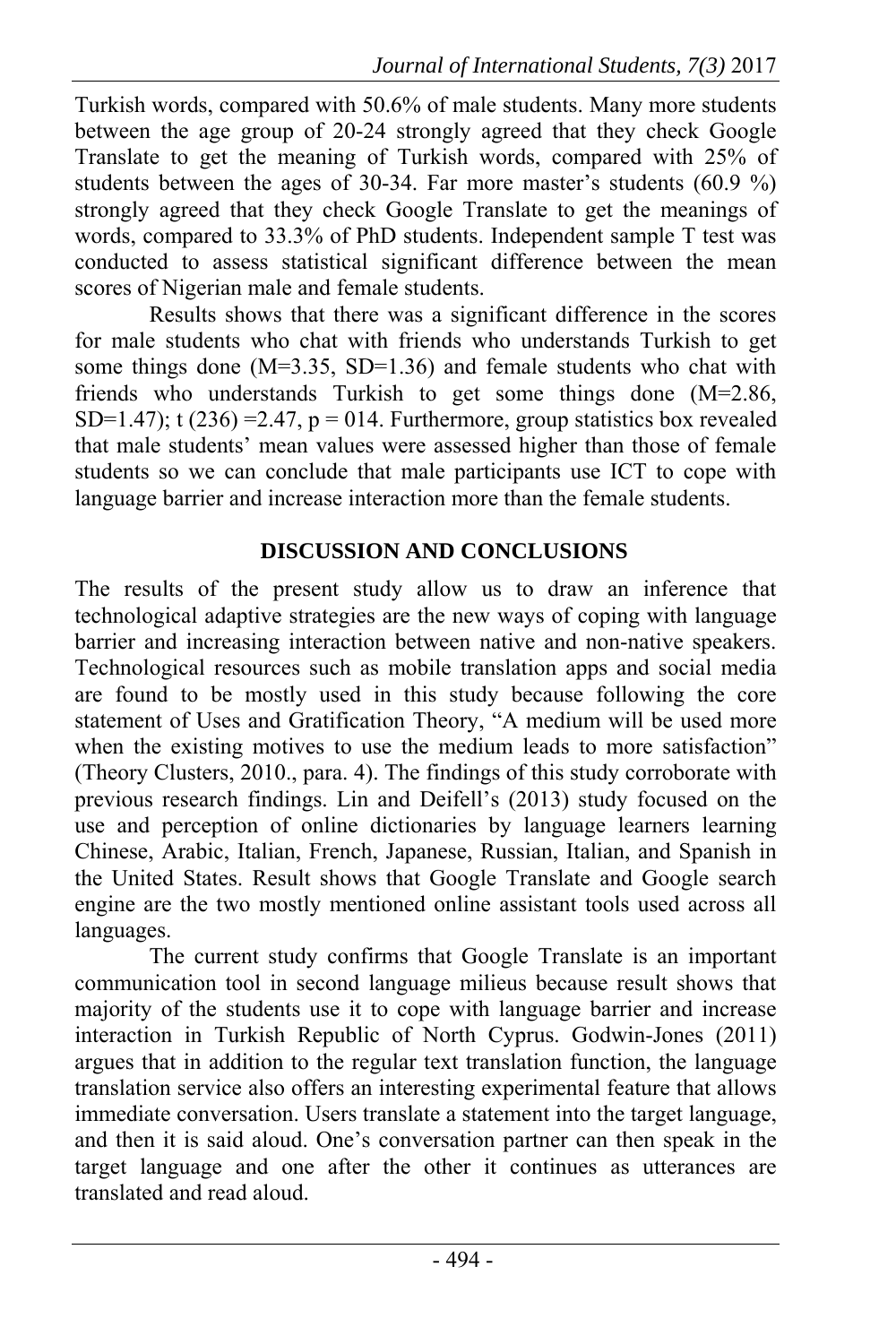Social media was widely used among the study participants, second only to the use of translation assistant apps. This recurrently highlights how social media has not only diffused our lives but has dominated it. Richards (2014) posits that; "Social media plays an important role in the daily lives of most people including language learners and can also be used to support language development" (p. 9). Blattner  $\&$  Fiori (2009) also mentions that; "Facebook is a powerful learning tool that is not only built of the synchronous and asynchronous technologies that has transformed learning but has also extended the reach of those communicative tools" (pp. 2-3). Overall, it is evident that the current study reveals that Nigerian students in Northern Cyprus cope with the language barrier and increase interactions with people of the host community beyond the classroom via utilizing translation assistant and social media adaptive strategies.

### **IMPLICATION AND RECOMMENDATION**

The result of this study reveals that mobile translation apps and social media are mostly used by Nigerian students in North Cyprus to cope with language barrier and increase interaction with the people of the host community. Prior studies have also indicated that technological adaptive strategies are extremely important for international students. Although these adaptive strategies have been described to be potentially beneficial, it is pertinent to say that the immediacy and accessibility of translation assistant apps and social media can potentially distract students from language learning thereby prompting them to communicate more with people from their own culture. Foreign students may be temporarily distracted. For example, students are more likely to use these technologies for instant language problem solving because they are more concerned about the social functions of these technologies over its educational functions (Deng & Tavares, 2015). Based on our findings, male students use ICT to cope with language barrier and increase interaction more than the female students. The addition of nonverbal adaptive strategies could significantly help increase interaction and even communication skills. Nonverbal styles of communication such as bodily movement are known to be generally helpful in the expression of a situation, as well as the intensity of such situation (Pan, 2014).

Future empirical studies might investigate gender differences in ICT tools and social media usage through interview or open ended survey questionnaire. Future studies might also consider an investigation of students' academic indicators like grade of Nigerian students and students from other countries who came to North Cyprus, and look for any discrepancies based on host language fluency or in- or out-of class student interaction towards academic goals (e.g. group work or pair work on a class projects). Future studies might also investigate the coping strategies that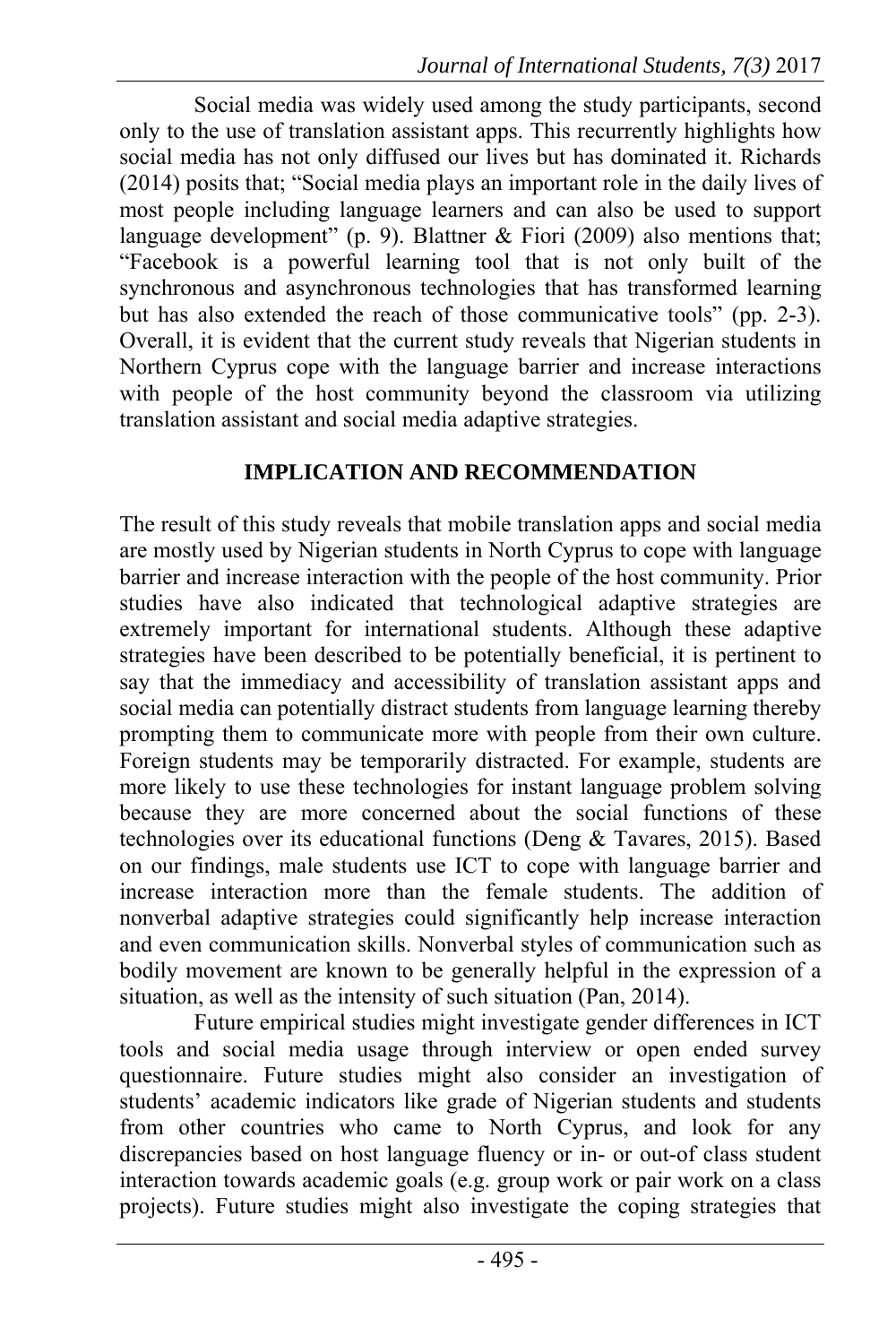native speakers in Turkish Republic of North Cyprus devise to communicate with international students in North Cyprus.

#### **REFERENCES**

- Aamri, A., & Suleiman, K. (2011). The Use of Mobile Phones in Learning English Language by Sultan Qaboos University Students: Practices, Attitudes and challenges. Canadian *Journal on Scientific & Industrial Research*, 2(3), 143-152.
- Akedeiwei, M. A., Friday, M. G., Kingsley, K. A., Odunze, C. K., Seifere, B. O., & Caiga, B. T. (2015). Language Difficulties Faced by Nigerian Maritime Students in one Asian University. *Asia Pacific Journal of Maritime Education*,1(2), 37-41
- Altbach, P. G., Reisberg, L., & Rumbley, L. E. (2009). "Trends in Global Higher Education: Tracking an Academic Revolution". Retrieved from http://www.uis.unesco.org/Library/Documents/trends-global-highereducation-2009-world-conference-en.pdf
- Banjong, D N; Olson, M R. (2016). Issues and Trends of International Students in the United States. *International Journal of Education*, 4 (1), 1-14.
- Banjong, D. N. (2015). International Students' Enhanced Academic Performance: Effects of Campus Resources. *Journal of International Students*, 5 (1), 132-142.
- Blattner, G., & Fiori, M. (2009). "Facebook in the Language Classroom: Promises and Possibilities". Instructional Technology and Distance Learning  $(TDL)$ , 6 (1), pp. 17-28. http://www.itdl.org/journal/jan\_09/article02.html.
- Bright, F. O. (2016). Creative Use of the Internet as ICT Resource for the Teaching and Learning of English Language in Nigerian Schools. *Global English-Oriented Research Journal*, 1 (4), 8-16.
- Chhabra, P. (2012). Use of E-Learning tools in teaching English. *International Journal of Computing & Business Research,* 2229- 6166.
- Chigona, W., Kamkwenda, G., & Saffia, M. S. (2008). Uses and gratifications of mobile Internet among South African students. *South African Journal of Information Management*, 10(3).
- Dovedan, Z., Seljan, S., & Vučković, K. (2002). Multimedia in Foreign Language Learning. MIPRO, (pp. 72-75). Zagreb. Retrieved from http://dzs.ffzg.unizg.hr/text/mfll.pdf
- Elega, A. A. (2015). Interpersonal Communication: Strategies Nigerian Students Excogitate to Cope at Eastern Mediterranean University (Unpublished Master's Thesis). Eastern Mediterranean University, Turkish Republic of Northern Cyprus.
- Ezumah, B. A. (2013). College Students' Use of Social Media: Site Preferences, Uses and Gratifications Theory Revisited. *International Journal of Business and Social Science*, 4(5), 27-34.
- Flyman-Mattson, A. (1999). Students' Communicative Behavior in a Foreign Language Classroom. *Working Papers*, 47, 39-57. Lund University, Dept. of Linguistics.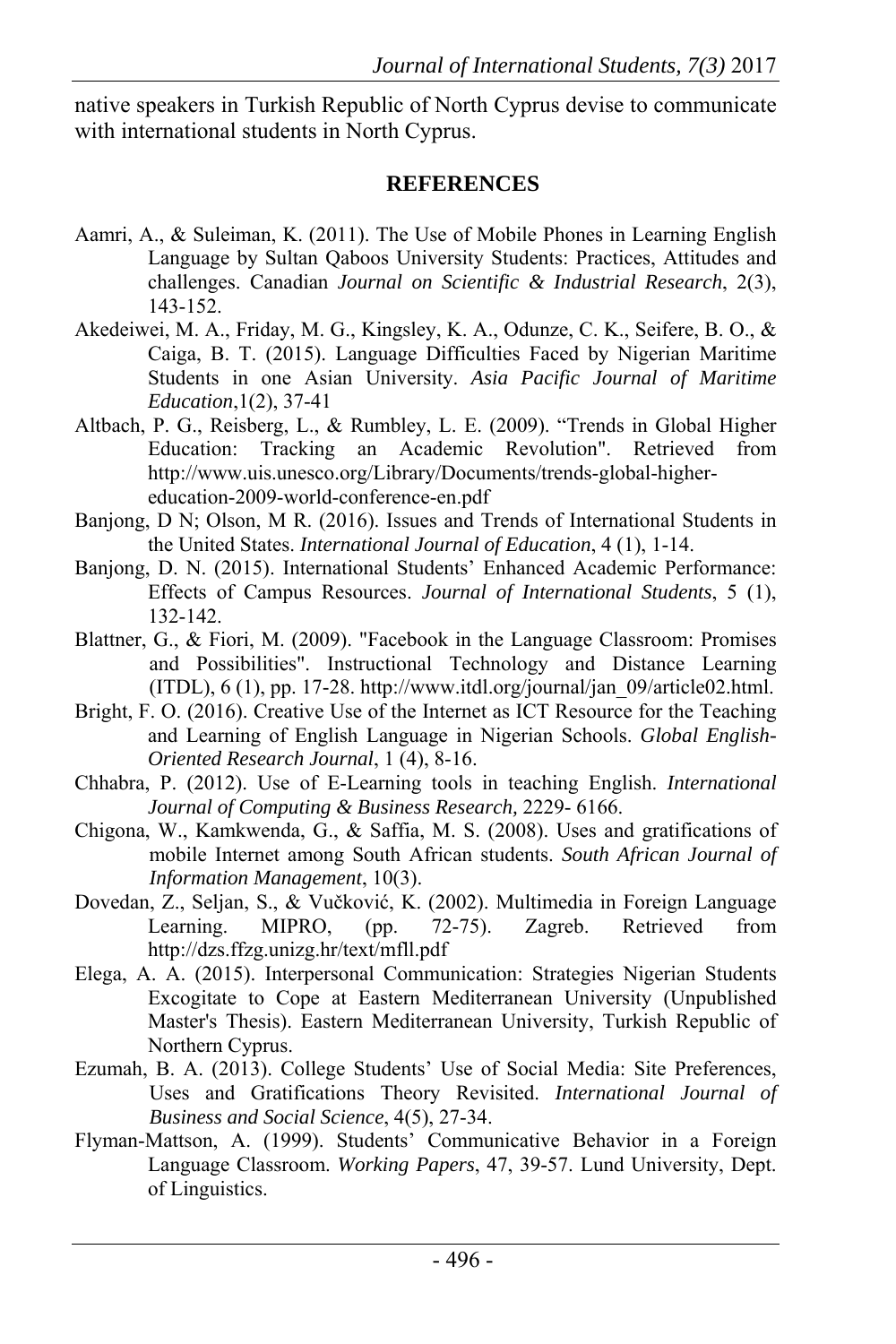- Galloway, F. J., & Jenkins, J. R. (2005). "The Adjustment Problems Faced by International Students in The United States: A Comparison of International Students and Administrative Perceptions at Two Private, Religiously Affiliated Universities". *NASPA Journal*, 42 (2), 175–187.
- Godwin-Jones, R. (2011). Emerging Technologies: Mobile Apps for Language Learning. *Language Learning & Technology*, 15(2), 2-11.
- Hayta, F., & Yaprak, Z. (2013). Learner Autonomy and Computer Technology as a Facilitator of Autonomous Language Learning. *Journal of Educational and Instructional Studies in the World*, 3(2), 57-63.
- Humphreys, L., Pape, T. V., & Karnowski, V. (2013). Evolving Mobile Media: Uses and Conceptualizations of the Mobile Internet. *Journal of Computer-Mediated Communication*, 18, 491–507.
- Iacob, I. (2009). The Effectiveness of Computer Assisted Classes for English as a Second Language. *Annals. Computer Science Series*, 141-148.
- Russell, J., Doreen, R., & Thomson, G. (2010). The International Student Experience: Three Styles of Adaptation. *Higher Education*, 60(2), 235-249.
- Sawir, E. (2005). Language Difficulties of International Students in Australia: The Effects of Prior Learning Experience. *International Education Journal*, 6(5), 567-580.
- Sherry, M., Thomas, P., & Chui, W. H. (2010). International Students: A Vulnerable Student Population. *High Educ*, 60:33-46.
- Shyamlee, S. D., & Phil, M. (2012). *"Use of Technology in English Language Teaching and Learning": An Analysis*. International Conference on Language, Medias and Culture (pp. 33, 150-156). Singapore: IACSIT Press.
- Steel, C. (2012). Fitting Learning into Life: Language Students' Perspectives on Benefits of Using Mobile Apps. In M. Brown, M. Hartnett, & T. Stewart, *Future Challenges, Sustainable Future* (pp. 875-880). Wellington: Proceedings Ascilite.
- Tanaka, K. (2007). Japanese Students' Contact with English Outside the Classroom During Study Abroad. *New Zealand Studies in Applied Linguistics*, 13 (1), 36-54.
- Teriu, S. (2012). Second Language Learners' Coping Strategy in Conversations with Native Speakers. *Journal of International Students*, 2 (2), 168- 183.
- Ţirban, N., Stiegelbauer, L., Pătrăuţă T, Onofrei, P., Goldis, V., Cuza, A. I., & Enescu, G. (2012). Challenges and Barriers for International Students in Romania. International *Proceedings of Economics Development & Research,* 42, 190-194.
- Umar, A., Noon, N. A., & Abdullahi, M. (2013). Challenged Confronting African Students in Malaysia: A Case of Post Graduate Nigerian Students at International Islamic University Malaysia (IIUM) Kuala Lampur. *Journal of African Studies and Development*, 161-168.
- Yeoh, J. S., & Terry, D. R. (2013). International Research Students' Experiences in Academic Success*. Universal Journal of Educational Research*, 1(3), 275- 280.